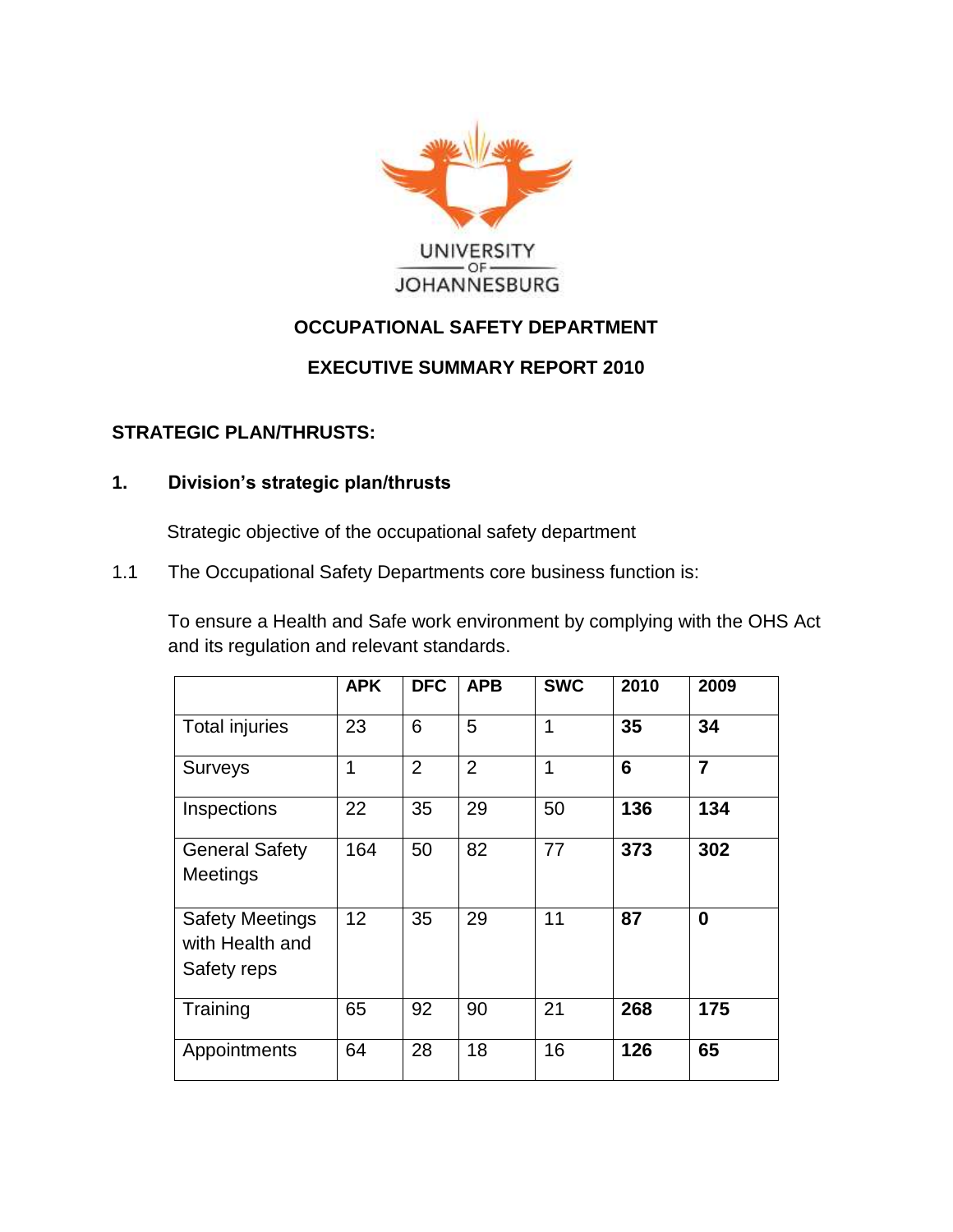## **1.2 Progress review:**

- 1.2.1 Overall compliance rate for December 2010 is 76%. December 2009 it was 61%
- 1.2.2 Started with the recycling process on the Doornfontein and Bunting road campuses in August 2009. Total waste recycled from August 2009 to December 2009 is 56141kg. Waste recycled over the same period from August 2010 to December 2010 is 51304kg.
- 1.2.3 Waste recycled from January 2010 to December 2010 is 137667kg.

# **1.3 Gaps:**

- 1.3.1 Lack of gas monitoring systems. (Oder number given to supplier, work in progress). New gas monitoring systems will be installed at D Lab on the APK Campus and lab 3405 on the DFC campus. Gas Monitoring systems are already installed at DFC Labs (2402+3313) and at the Residences (Jeunesse, Aurum and Dale Lace). At APB at STH kitchens, SACA (South African Chef's Association, Jewellery Department, Design Café and at the Residences (Majuba, Panorama and Horizon). Gas monitoring systems installed at C Lab, Laser lab and lab materials.
- 1.3.2 Lack of fire drills at all the high risk areas. (Scheduled drills will be conducted in 2011).
- 1.3.3 Lack of proper storage facilities for hazardous chemicals. (Storage facilities will be upgraded and new facilities will be put in place in 2011).
- 1.3.4 Lack of recycling on all four campuses. Waste area completed at SWC. Need to build recycling cages. (Recycling cages at the APK, SWC and Eiland will be completed in 2011). Staff from the service provider for the removal of waste will be placed at the recycling stations. DFC and APB campuses already have recycling cages in the waste storage areas.
- 1.3.5 Building defects such as lose ceiling panels, water leakage and electrical faults. (Risks identified are being reported to the Campus Director for action)
- 1.3.6 Emergency preparedness for fires at UJ due to lack of personnel and equipment at the fire departments. (Mobile units form part of the budget 2011 and is approved). The monthly inspections of all sprinkler systems will be added to the service level agreement for fire equipment.
- 1.3.7 Lack of proper fume cabinets at the labs. (plans to upgrade in place)
- 1.3.8 Lack of evacuation alarms at all the high risk areas identified. (Contractor approved after tender process. Installation to commence in 2011)
- 1.3.9 Lack of waste management on the Eiland. (2011 budget) (Followed tender process, await feedback for the successful waste removal company from tender office). Will form part of the recycling where one person will be placed to conduct recycling on the Eiland.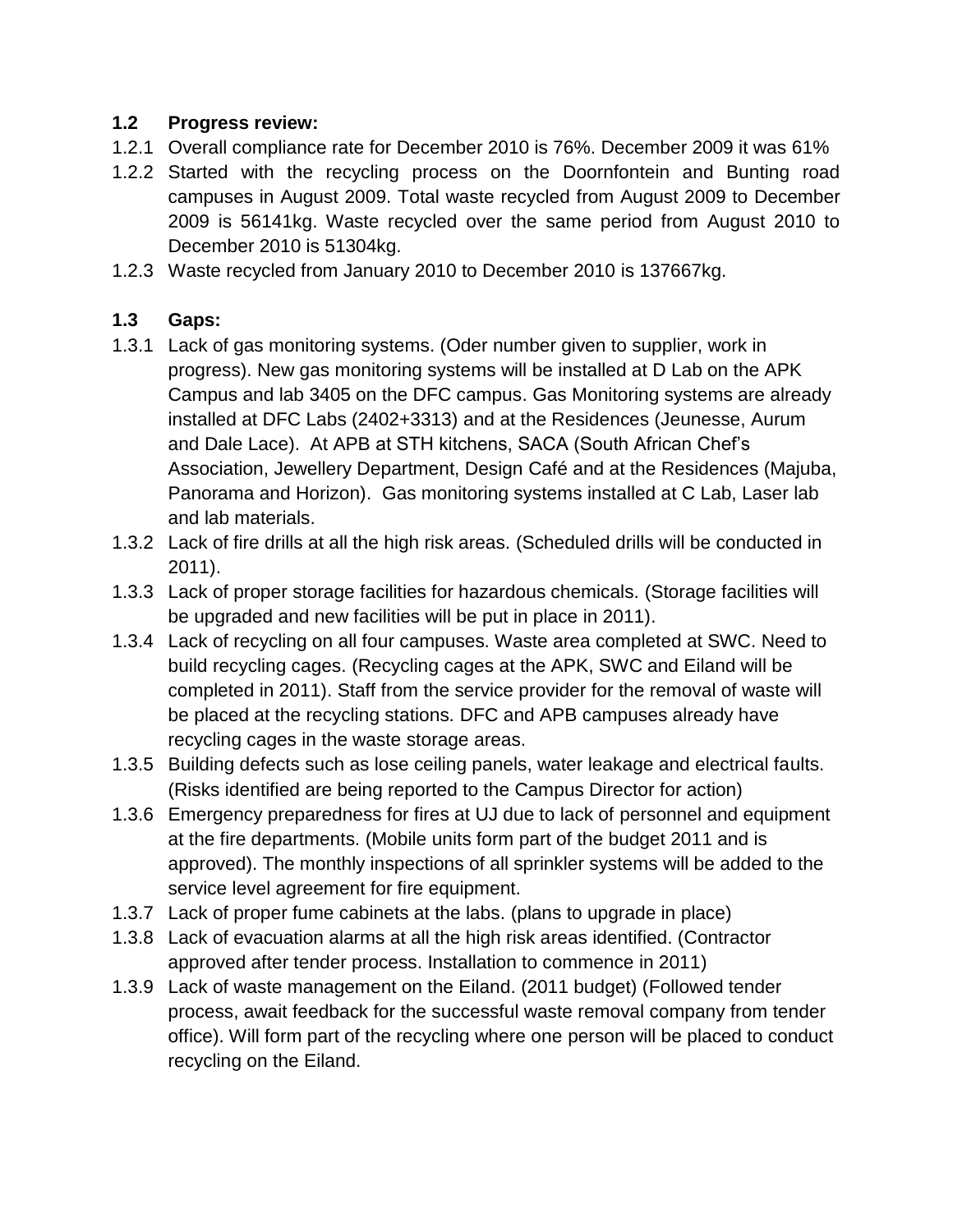- 1.3.10 Cover doors of the Distribution Boards on the roof of the John Orr Building are open and broken. Danger of being blown off the roof and fall on people. Danger of electrocution. Memo forwarded to Campus Director for immediate action.
- 1.3.11 No maintenance and repairs on the fat trap at the STH. The fat trap at the STH is not functional. Need to be repaired as a matter of urgency. Cleaning of fat traps will form part of waste management.
- 1.3.12 No water pressure or very low water pressure from the hydrants on the DFC Campus. Contractor appointed to work on the water pressure.
- 1.3.13 Contractors on site not complying with the construction regulations. No safety plans or safety specifications in place. The Occupational Safety department will inspect all work performed by contractors in order to ensure compliance.
- 1.3.14 Certificates of crane operators have expired. Crane operators will undergo fitness tests before they will be allowed to be issued crane operator certificates after the re evaluation.

# **2. Human Resource Management**

# **2.1 Occupational safety structure:**

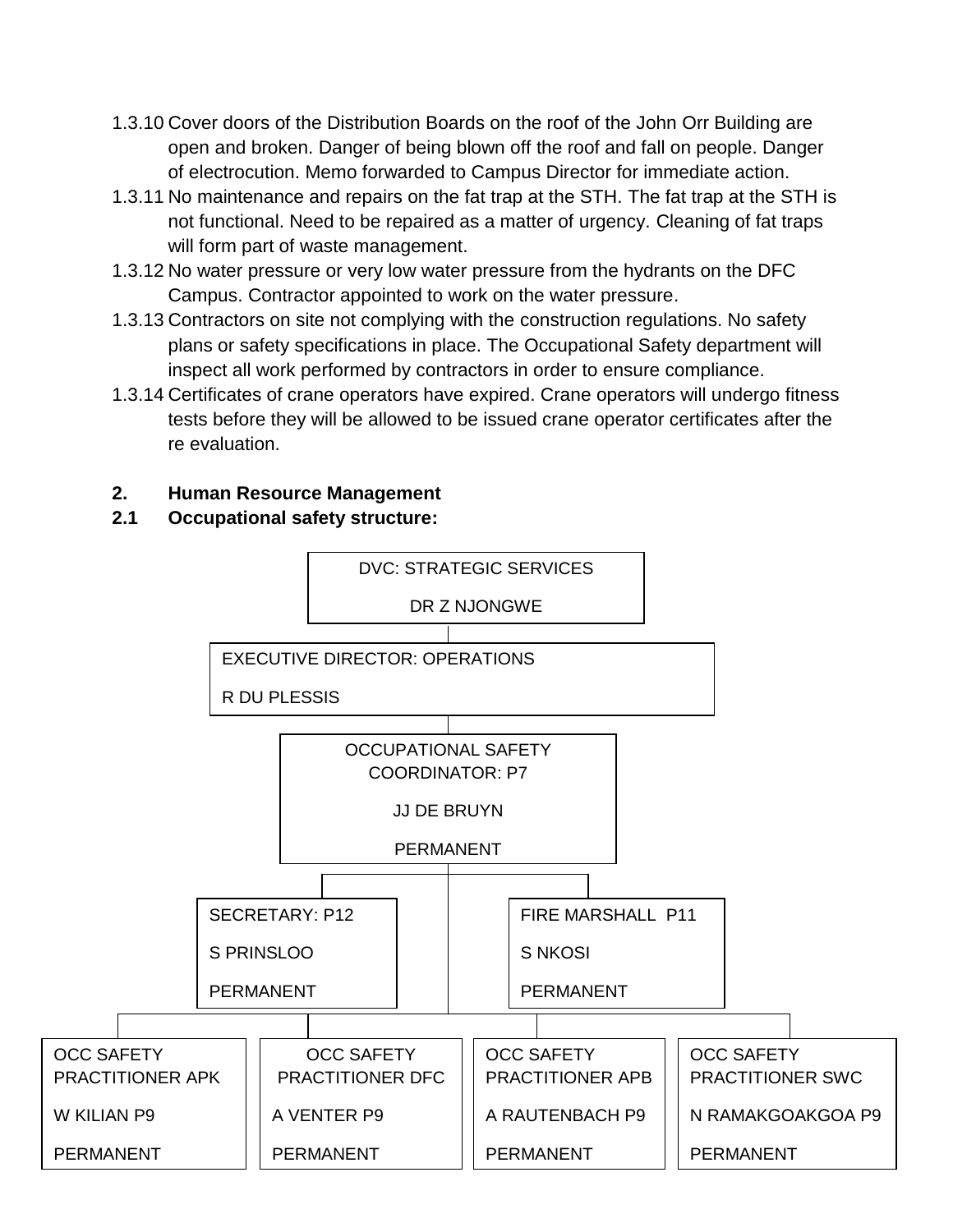# **2.2 Equity Profile**

| <b>EQUITY PROFILE</b> |    |    |    |    |           |           |           |           |
|-----------------------|----|----|----|----|-----------|-----------|-----------|-----------|
|                       | AM | AF | IM | IF | <b>CM</b> | <b>CF</b> | <b>WM</b> | <b>WF</b> |
| P7                    |    |    |    |    |           |           |           |           |
| P <sub>9</sub>        |    |    |    |    |           |           |           | 2         |
| P <sub>11</sub>       |    |    |    |    |           |           |           |           |
| P <sub>12</sub>       |    |    |    |    |           |           |           |           |

- 2.3 Status of qualifications: Not applicable.
- 2.4 Appointments, promotions, resignations, deceased and succession planning: Not applicable.
- 2.5 Achievements of employees: Not applicable.
- 2.6 Staff Development Programme:
- 2.6.1 Kobus de Bruyn, Willem Kilian, Alet Venter, Anzani Rautenbach and Nora Ramakgoakgoa has completed the following courses in 2010, Construction regulations, Radio Active principles, Safe Crane operations, Fire fighting, Waste management seminar and Scaffold training.
- 2.6.2 Solly Nkosi has completed the following courses in 2010, Basic fire training, Waste management seminar and Health and Safety representative course.
- 2.6.3 Susan Prinsloo has completed the following courses in 2010. Basic fire fighting, first Aid level one, Health and Safety Representative Course and Construction regulations.
- 2.7 Summary of skills and competencies within the division:
- 2.7.1 Kobus de Bruyn, Safety Management Diploma, IRCA Safety Diploma, Security Management Diploma, SAMTRAC, ISO 14001,18001 Certification and ISHEQ.
- 2.7.2 Willem Kilian, SAMTRAC, Basic ambulance assistant, Advance fire fighting, ISO 18001 Certification and ISHEQ.
- 2.7.3 Alet Venter, National diploma Environmental Health, ISHEQ and ISO 18001Certification.
- 2.7.4 Nora Ramakgoakgoa, B A Curative degree, Occupational Health diploma, diploma midwifery, General Nursing diploma and ISO 18001 Certification.
- 2.7.5 Anzani Rautenbach, BSC Geography, Botomy & Environmental management, Hons. Degree Geography and MSC Environmental Management.
- 2.7.6 Solly Nkosi, Basic Fire training, First aid training level one, Health and Safety Representative training and Hazardous handling training .
- 2.7.7 Susan Prinsloo, N3 Qualification
- 2.8 Occupational Safety:
- 2.8.1 Monthly meetings are conducted within the department.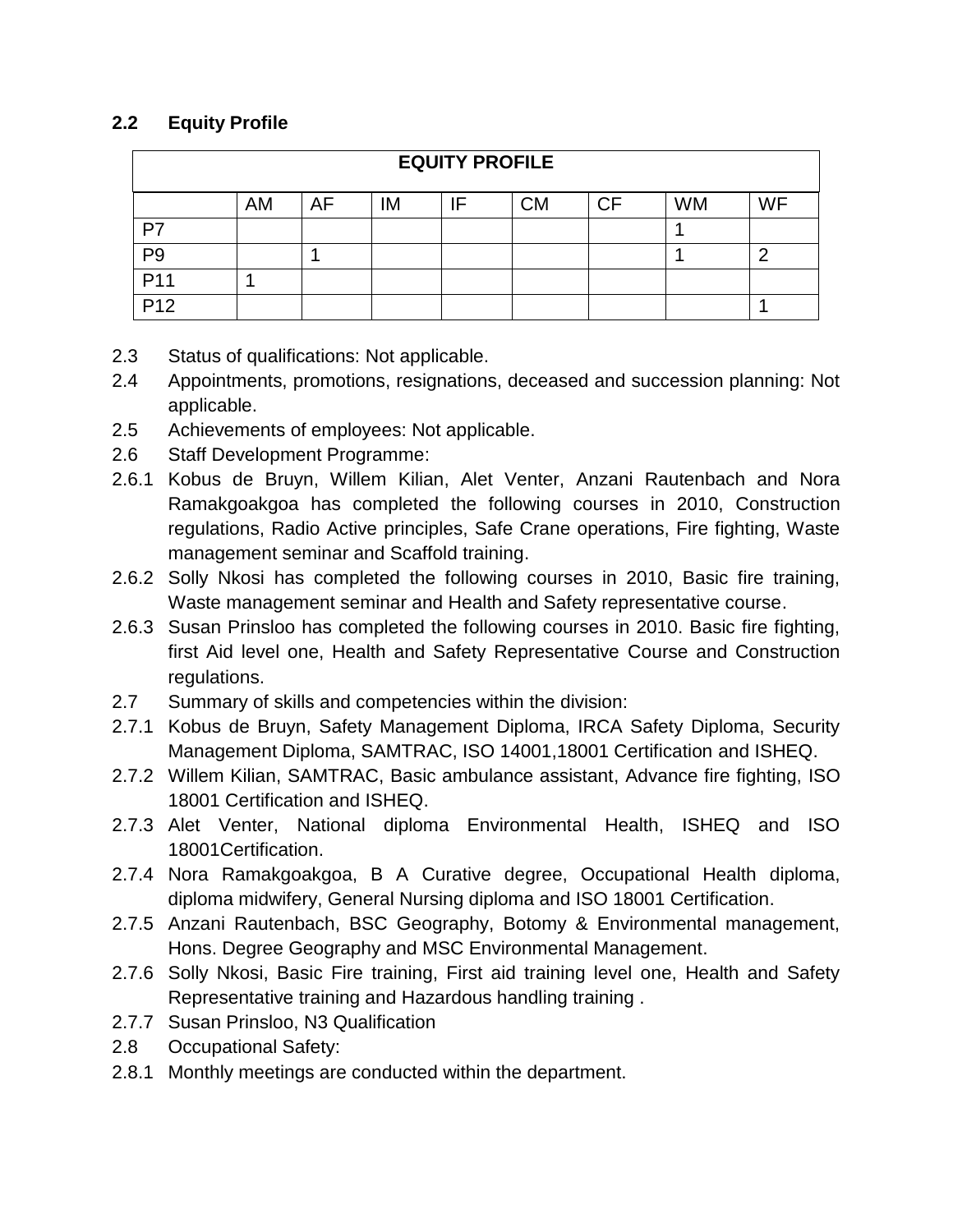- 2.8.2 Risks are identified and corrective actions are put in place. Minutes of the safety meetings are being distributed and discussed on all levels.
- 2.8.3 Safety Practitioners have random meetings with appointed Health and Safety Representatives. Risks identified are being discussed at the safety meeting and feedback is given to the relevant departments.
- 2.9 Dissatisfaction regarding the Peromones grades of the Head Occupational Safety Coordinator and Safety Practitioners and the effect the claw back will have on the moral of staff members.

### **3. Stakeholder report**

- 3.1 Contracts are in place with the following service providers:
- 3.1.1 Tempest Fire responsible for the servicing of fire equipment.
- 3.1.2 Budget waste for the removal of hazardous and non hazardous waste. Out on new tender for 2011.
- 3.1.3 Servicing of Evacuation alarms by HB Controls. New tender awarded to HB Controls for the installation of additional evacuation alarms.
- 3.1.4 Servicing of the gas monitoring systems by GFG. Order number given to GFG for the installation of additional gas monitoring systems at C Lab.
- 3.1.5 Interaction with the local fire departments.

## **4. Sustainability report**

#### **4.1 Governance of the division**

#### 4.1.1 Governance overview:

| Governance<br>structure                 | <b>Policies</b>                                                    | Procedures                                                                                                                                                                                                                       | Charter                        |
|-----------------------------------------|--------------------------------------------------------------------|----------------------------------------------------------------------------------------------------------------------------------------------------------------------------------------------------------------------------------|--------------------------------|
| <b>Occupational Safety</b><br>Committee | Waste Management<br>policy<br><b>Occupational Safety</b><br>policy | Work procedures for<br><b>Head Occupational</b><br><b>Safety Coordinator</b><br>Work procedures for<br>safety practitioners<br>Work procedures for<br><b>Fire Marshall</b><br>Emergency planning<br>and evacuation<br>procedures | Occupational<br>Safety charter |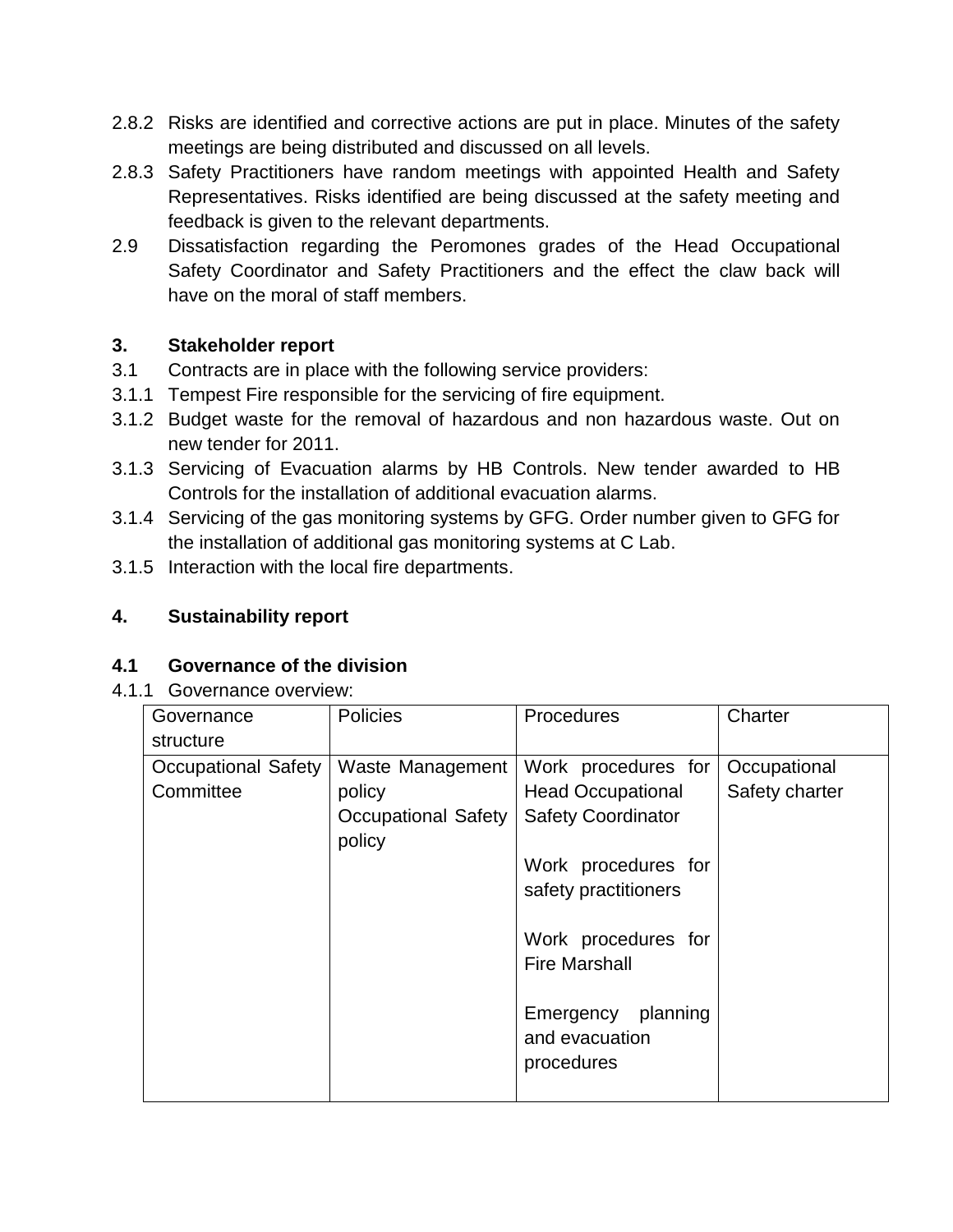| procedures         | Reporting of incident |
|--------------------|-----------------------|
| construction work. | Safety procedures for |

- 4.1.2 Occupational Safety Management system consisting of 14 elements. (Policy management, legal appointments, safety meetings, safety training, safety audits, safety awareness, premises and housekeeping, mechanical, electrical and personal safe guarding, fire prevention and protection, waste management, incident management, safety inspections, statutory maintenance and contractor safety). The 14 elements that consist of relevant questions form part of the Safety Management System to determine the overall compliance rating.
- 4.1.3 Risk Management : As discussed in point 1.3 under gaps.

| Campus       | Approved<br><b>Budget</b> | Expenditure           | Under spend | Over spend  |
|--------------|---------------------------|-----------------------|-------------|-------------|
| <b>APK</b>   | R2,336,387                | R2,308,929<br>(98.8%) | R27,458     |             |
| <b>DFC</b>   | R5,618,437                | R5,966,692<br>(106%)  |             | R348,255.04 |
| <b>APB</b>   | R768,018                  | R711,542<br>(92.6%)   | R56,476     |             |
| <b>SWC</b>   | R768,604                  | R719,908<br>(93.6%)   | R48,696     |             |
| <b>TOTAL</b> | R9,491,446                | R9,707,071            |             | R215625     |

4.1.4 Financial review:

# **4.2 Social responsibilities**

- 4.2.1 The occupational Safety Department ensures that all waste are disposed of in a legal manner in order not to put people's lives in danger and minimize the negative effect that waste generated at UJ will have on the environment.
- 4.2.2 Ensures that staff members are issued with the necessary Personal Protective Equipment in order to perform their work in a safe manner.